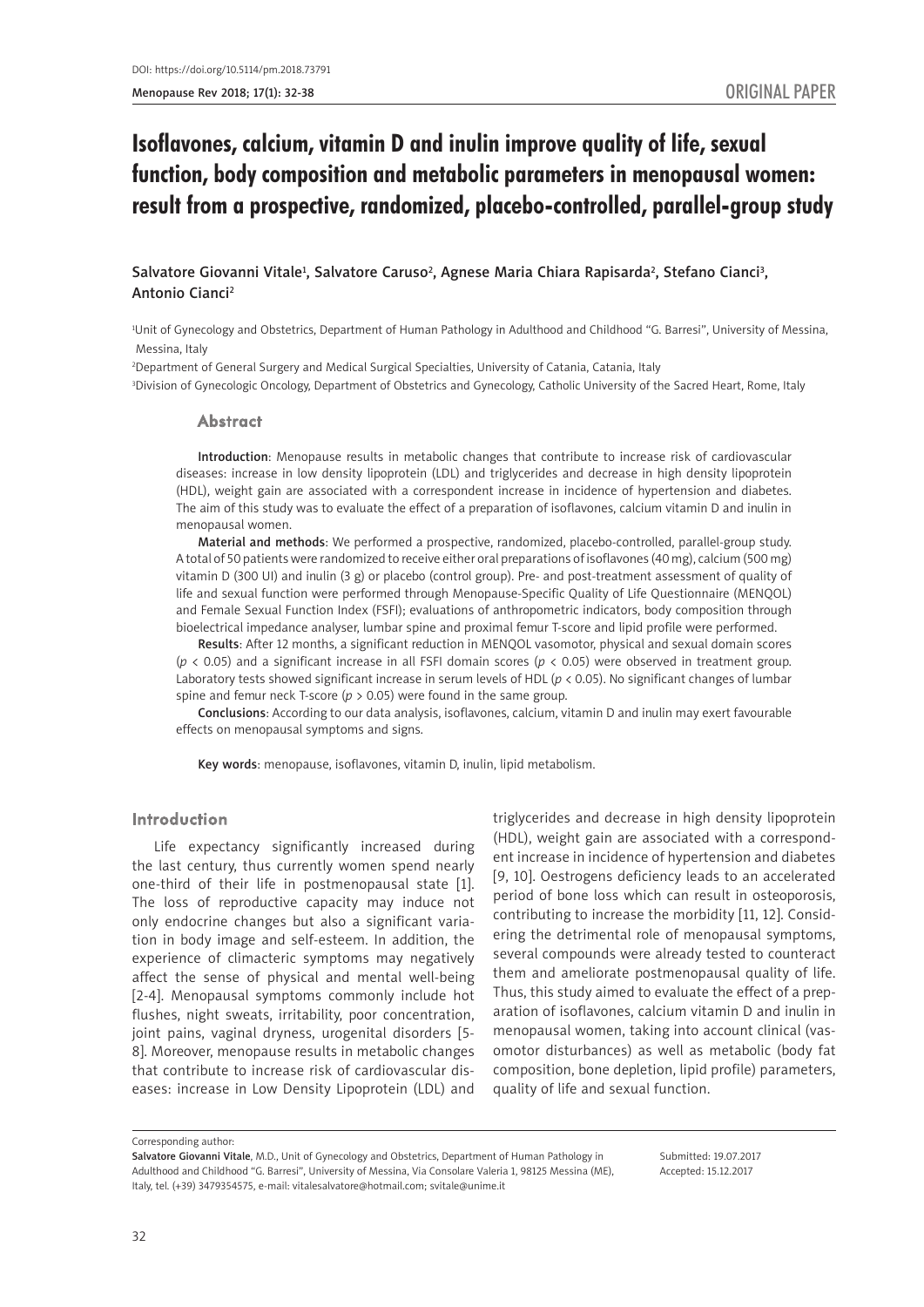#### Material and methods

This prospective, randomized, placebo-controlled, parallel-group study was performed at the Department of General Surgery and Medical Surgical Specialties, University of Catania (Italy) between February 2015 and October 2016. The study design is in accordance with the Helsinki Declaration, conforms the Committee on Publication Ethics (COPE) guidelines (http://publicationethics.org/) and was approved by the Institutional Review Board (IRB) of the university hospital in which it was performed. Each patient who participated in this study was well informed regarding the procedures that they would undergo and signed a consent form for data collection for research purposes (no remuneration was offered to be included in this study). We enrolled menopausal Italian women who voluntarily accepted to participate in this study and met the following criteria: age between 40 and 60 years, absence of menses for more than 12 months, presence of vasomotor disturbances. We excluded women who in the previous three months received other drugs such as estrogen, estrogen-progestin or other treatments for menopausal symptoms, specific treatment for osteopenia/osteoporosis, treatment with systemic corticosteroids, antidepressants, anticonvulsants and antibiotics. Other exclusion criteria included any medical condition that could influence the results of the study, such as hyperthyroidism and diabetes, chronic inflammatory diseases and other causes of malabsorption, osteoporosis (T-score < –2.5 at the femoral neck or lumbar spine), history of pathologic fractures or presence of metabolic bone diseases such as osteomalacia, hyperparathyroidism, Paget, or significant spine abnormalities.

Patients were subjected to a preliminary assessment including obstetric and personal anamnesis as well as gynaecological examination and transvaginal ultrasound. A single operator performed both clinical and instrumental diagnostic procedures. At the stage of recruitment we performed measurement of bone mineral density (BMD) and T-score of lumbar spine and proximal femur by dual-energy X-ray absorptiometry (DEXA), using HOLOGIC Explorer QDR Series. Based on the measured values, we defined normal condition as T-score > -1, osteopenia as  $-1$  > T-score > -2.5, osteoporosis as T-score  $\langle -2.5, \text{according to the World} \rangle$ Health Organization (WHO) criteria [13]. Furthermore, we performed assessment of quality of life and sexual function through evaluation of the Menopause-Specific Quality of Life Questionnaire (MENQOL) [14] and the Female Sexual Function Index (FSFI) [15, 16]. Evaluated anthropometric indicators were body mass index (BMI) [17] and waist/hip ratio (WHR), used to evaluate the body fat distribution, considered as gynecoid when WHR < 0*.*8, and androgenic when WHR > 0*.*8 [18]. The evaluation of body composition was assessed by bioelectrical impedance analyser (BIA, Biodynamics 450 model). The fat body mass, lean mass and water distribution were calculated starting from body impedance through a build-in software, taking into account personal information, including weight, height, age, sex. Laboratory tests were performed at the laboratory of the Department of General Surgery and Medical Surgical Specialties of University of Catania. Total cholesterol, HDL, LDL, triglycerides and serum 25-OH-vitamin D levels were evaluated at baseline and after 12 months. Total cholesterol, HDL, triglycerides were quantified by colorimetry while LDL was calculated using the formula of Friedewald, whereas total cholesterol was subtracted from the sum of HDL and triglycerides divided by 5. Serum 25-OH-vitamin D levels were measured at baseline to assess the state of vitamin D repletion and to subsequently monitor the vitamin D intake.

After the baseline assessment, patients were randomly assigned in a non-stratified 1 : 1 ratio in two groups: group A received an oral dose of isoflavones (40 mg), calcium (500 mg), vitamin D (300 UI), and inulin (3 g); group B (control) received placebo. A computer-generated randomization schedule (www.randomization.com) was used, with concealed allocation of study drugs in consecutively numbered, sealed boxes. Patients and investigators were masked to treatment allocation. Any patients taking less than 80% of the allocated dose of study drug was regarded as non-compliant. An independent data safety and monitoring committee evaluated the results of the study.

Follow-up was performed at 3, 6 and 12 months, evaluating the same parameters at the baseline. Any adverse reaction was recorded during each follow-up. Student's *t* test was used to compare all clinical, instrumental and laboratory data obtained at baseline with those obtained on each follow-up. Statistical tests were two-tailed, significance level was set at 5%. All the design, analysis, interpretation of data, drafting and revisions followed the CONSORT (CONsolidated Standards of Reporting Trials) and SPIRIT (Standard Protocol Items: Recommendation for Interventional Trials) Statements, available through the EQUATOR (Enhancing the QUAlity and Transparency Of health Research) network (http:// www.equator-network.org/).

#### **Results**

We enrolled 50 menopausal Italian women (see CONSORT 2010 flow diagram in Fig. 1) aged 42 to 57 years (mean age 52.6  $\pm$ 3.69 years), with an average age at menopause onset of 49.28 ±3.59 and an average of 3.32 ±1.62 years since menopause.

Among enrolled women, there weren't any recent history (at least five years before recruitment) of oral contraceptives or hormone replacement therapy.

Baseline anamnestic, clinical and laboratory data regarding the groups of patients on isoflavones and on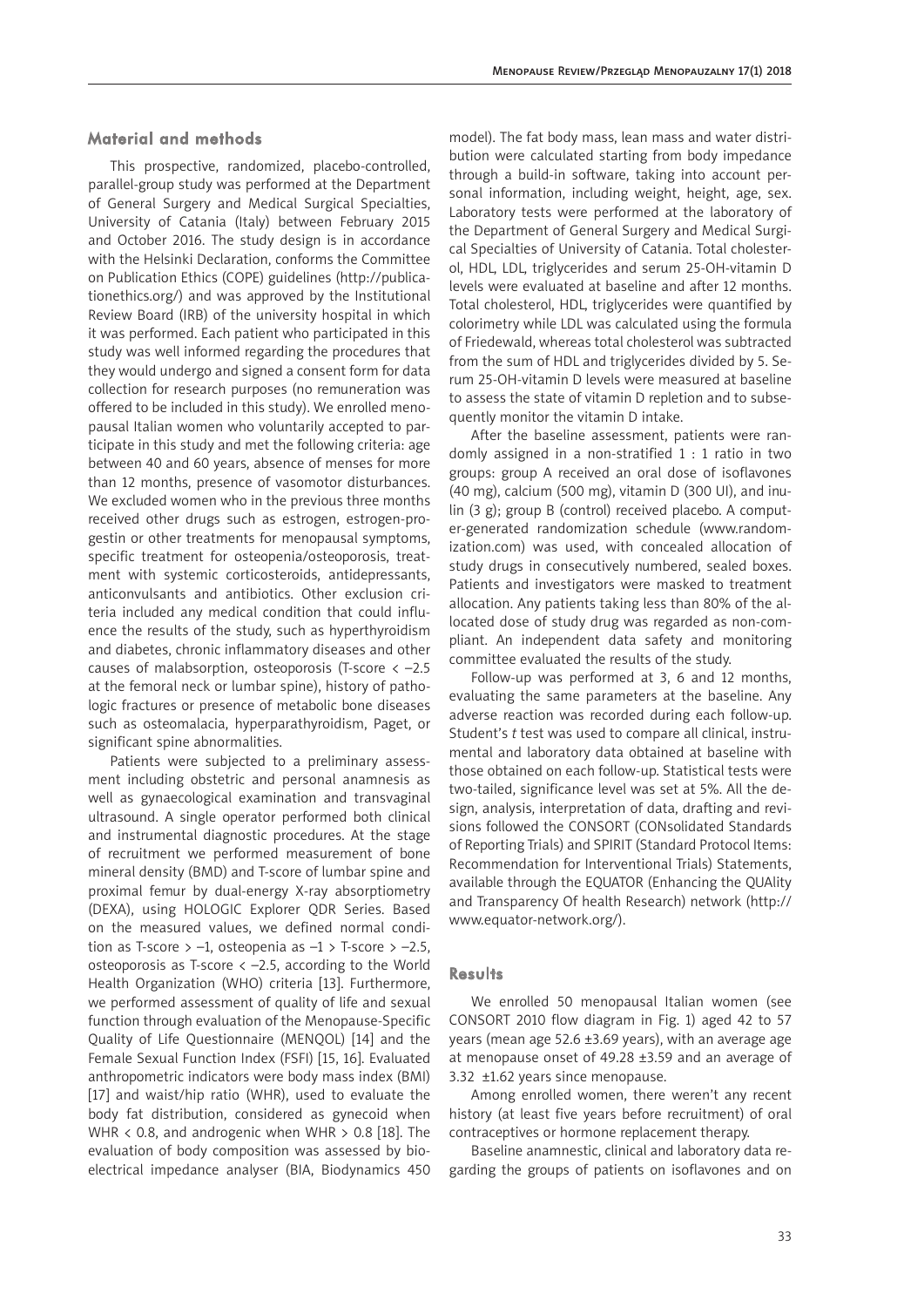

Fig. 1. CONSORT 2010 flow diagram

placebo were statistically compared and are shown in Table 1. The two groups were observed to be homogeneous for age, parity, menopause and others clinical and instrumental analysed parameters with the exception of physical and sexual domains of MENQOL (higher in group A) and desire, orgasm and pain domains of FSFI (higher in group B), allowing further analysis at followup. After 12 months, data were statistically compared with those detected at baseline. In group A, the analysis of MENQOL vasomotor, physical and sexual domains showed a significant reduction of scores ( $p < 0.05$ ); on the other hand, in group B there was a significant increase ( $p$  < 0.05) in physical and sexual domains while no significant changes in vasomotor domain (Fig. 2). Moreover, no significant variations in psychosocial domain were observed in both groups. In group A, the analysis of FSFI showed a significant increase (*p* < 0.05) in all domains and total score, while a significant reduction (*p* < 0.05) in all domains was observed in group B (Fig. 3).

Statistical comparison of laboratory test, femur and lumbar T-scores, anthropometrics and body composition data are reported in Table 2. In group A, we observed a significant increase of HDL (*p* < 0.05), without any significant change ( $p > 0.05$ ) of total cholesterol, LDL and triglycerides. No significant variations were observed in group B.

25-OH-vitamin serum levels D were measured at the 12 months follow-up in each group. Women on supplements showed a significantly higher serum 25-OH-vitamin D levels compared to baseline values, while no significant changes were observed in women on placebo.

Regarding anthropometric and body composition indicators, we observed a significant increase of BMI and body fat mass in group B, while there were not significant variations in group A. Results of femur and lumbar t-scores values indicated no significant changes in group A (*p* > 0.05), whereas we observed a significant reduction in group B for both values ( $p < 0.05$ ).

Throughout gynaecological follow-up, no significant clinical changes were observed. At transvaginal ultrasound, no significant variations were observed in the endometrial thickness average values. However, four patients (two on isoflavones and two on placebo) manifested a discreet vaginal bleeding, associated in three cases with endometrial thickness greater than 4.0 mm. Subsequently, diagnostic hysteroscopy revealed one case of atrophyc endometrium and three case of endometrial polyp.

Finally, regarding the adverse events, in group A 2 patients reported occurrence of flatulence, 3 reported the onset of constipation and 2 nausea; in group B 2 patients reported onset of nausea and 2 constipation.

#### Discussion

Isoflavones have emerged as interesting compounds as they seem able to improve menopausal symptoms without causing significant side effects [19- 21]. Despite a large number of pubslished studies, their role on women's health still remains debated. This inconsistency may depend, at least in part, by the differences in dosages, type of cohorts and designs among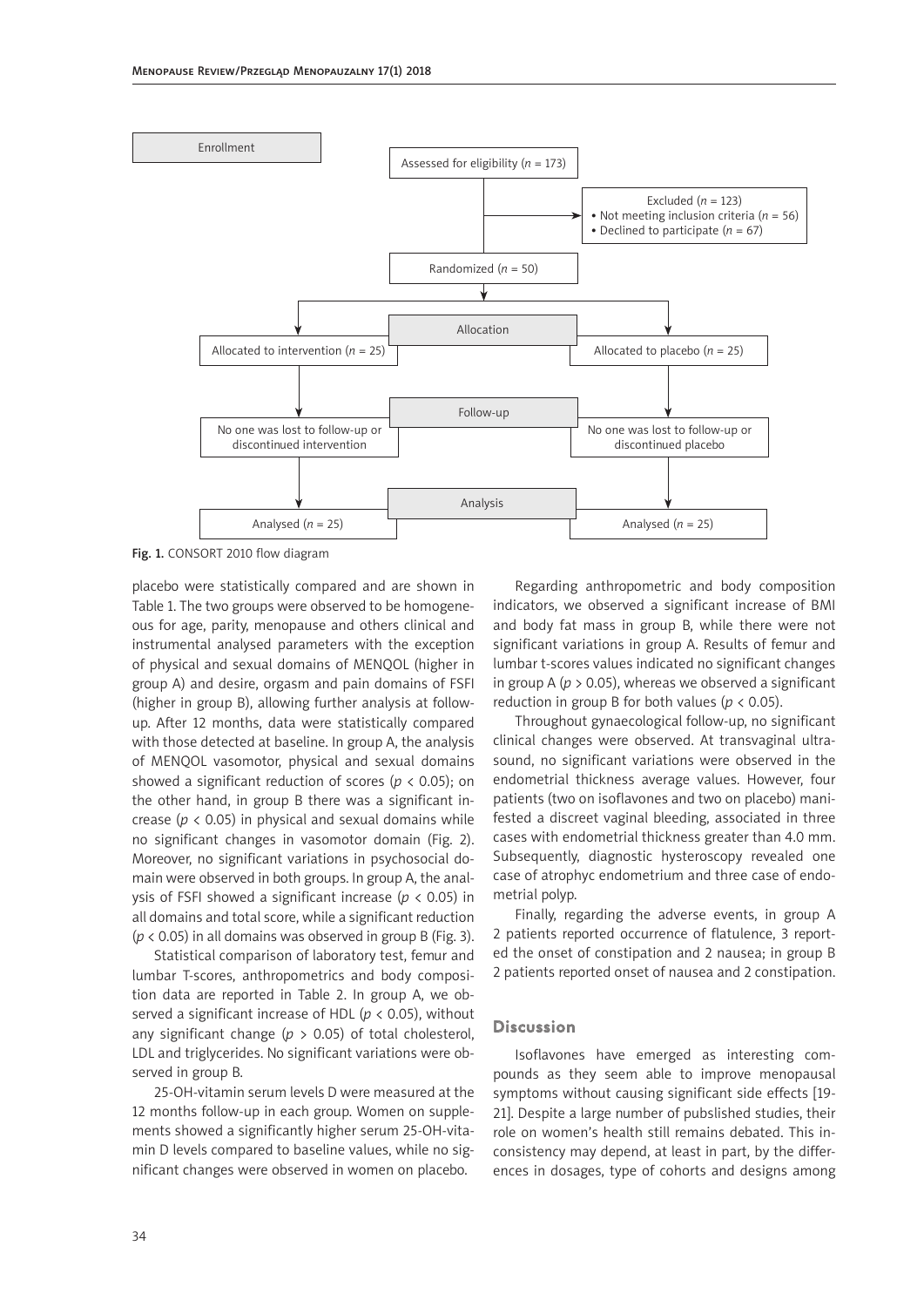| <b>Baseline characteristics</b> | Group A          | <b>Group B</b>    | p                           |  |
|---------------------------------|------------------|-------------------|-----------------------------|--|
| Age (years)                     | 52.72 ±4.02      | $52.48 \pm 3.4$   | $8.37 \times 10^{-1}$       |  |
| Menopause (years)               | $3.32 + 1.38$    | $3.32 + 1.86$     | $10.00 \times 10^{-1}$      |  |
| Age of Menopause (years)        | 49.40 ±3.65      | 49.16 ±3.60       | $8.36\times10^{-1}$         |  |
| Parity (n° of children)         | $1.84 \pm 0.85$  | $1.60 \pm 0.76$   | $2.65 \times 10^{-1}$       |  |
| N° of vaginal delivery          | $1.32 + 1.02$    | $1.20 \pm 0.95$   | $6.94 \times 10^{-1}$       |  |
| N° of caesarean section         | $0.52 \pm 0.65$  | $0.40 \pm 0.57$   | $5.42 \times 10^{-1}$       |  |
| BMI (kg/m <sup>2</sup> )        | 26.10 ±4.14      | 25.67 ±4.66       | $7.20 \times 10^{-1}$       |  |
| <b>WHR</b>                      | $0.83 + 0.06$    | $0.83 + 0.05$     | $8.76 \times 10^{-1}$       |  |
| Total cholesterol (mg/dl)       | 216.96 ±19.29    | 212 ±21.79        | $4.26 \times 10^{-1}$       |  |
| HDL (mg/dl)                     | $60.12 \pm 7.31$ | $60.16 \pm 7.64$  | $9.83 \times 10^{-1}$       |  |
| LDL (mg/dl)                     | 136.976 ±22.48   | 132.624 ±21.77    | $4.82 \times 10^{-1}$       |  |
| Triglycerides                   | 88.68 ±7.03      | 89.28 ±7.16       | $4.95 \times 10^{-1}$       |  |
| Lean mass (kg)                  | 44.72 ±5.67      | 44.72 ±6.49       | $10.00\times10^{\text{-}1}$ |  |
| Fat mass (kg)                   | 22.164 ±6.95     | 20.32 ±8.28       | $4.13 \times 10^{-1}$       |  |
| Total body water (l)            | 32.57 ±3.76      | 33.10 ±5.21       | $6.47 \times 10^{-1}$       |  |
| Intracellular water (l)         | $16.80 + 2.06$   | 18.20 ±4.66       | $1.64 \times 10^{-1}$       |  |
| Extracellular water (l)         | 15.76 ±2.39      | 14.90 ±3.19       | $2.22 \times 10^{-1}$       |  |
| 25-OH-vit D (ng/ml)             | 30.48 ±5.15      | $31.32 + 5.46$    | $5.98 \times 10^{-1}$       |  |
| Lumbar spine T-score (DS)       | $-1.648 + 0.55$  | $-1.568 + 0.55$   | $6.05 \times 10^{-1}$       |  |
| Femoral neck T-score (DS)       | $-0.66 \pm 0.71$ | $-0.556 \pm 0.62$ | $6.00 \times 10^{-1}$       |  |
| <b>MENQOL</b> domains           | Group A          | Group B           | p                           |  |
| Vasomotor                       | 3.88 ±1.98       | $3.09 + 1.20$     | $8.90 \times 10^{-2}$       |  |
| Psychosocial                    | $4.01 \pm 1.76$  | 3.09 ±1.77        | $5.30 \times 10^{-2}$       |  |
| Physic                          | $3.85 + 1.42$    | $2.96 \pm 1.34$   | $1.50\times10^{-2}$         |  |
| Sexual                          | $5.48 \pm 1.82$  | $4.17 \pm 2.15$   | $2.40 \times 10^{-2}$       |  |
| <b>FSFI</b> domains             | Group A          | <b>Group B</b>    | p                           |  |
| Desire                          | $2.90 \pm 0.81$  | $3.50 \pm 1.08$   | $2.40 \times 10^{-2}$       |  |
| Arousal                         | $3.02 + 1.11$    | $3.54 \pm 1.25$   | $1.48 \times 10^{-1}$       |  |
| Lubrication                     | 3.20 ±1.08       | $3.85 + 1.34$     | $6.00 \times 10^{-2}$       |  |
| Orgasm                          | $2.77 \pm 1.23$  | $3.54 \pm 1.23$   | $4.30 \times 10^{-2}$       |  |
| Satisfaction                    | 3.97 ±1.04       | $4.48 \pm 1.22$   | $1.40 \times 10^{-1}$       |  |
| Pain                            | $2.91 \pm 0.81$  | $3.84 \pm 1.35$   | $5.00 \times 10^{-3}$       |  |
| Total score                     | 18.78 ±5.24      | 22.75 ±6.54       | $2.80\times10^{-2}$         |  |

Table 1. Comparison of baseline characteristics between group A (treated with isoflavones, calcium, vitamin D and inulin) and group B (placebo)

FSFI – Female Sexual Function Index, MENQOL – Menopause-Specific Quality of Life Questionnaire, BMI – body mass index, WHR – waist-hip ratio; HDL – high density lipoproteins; LDL – low density lipoproteins

Data are expressed as mean ± standard deviation

the different studies as well as could be due to different bioavailability between various supplements [22].

Although the published data about this topic are not robust, our results seem to underline that isoflavones together with calcium, vitamin D and inulin improve vasomotor disturbances as well as quality of life and

sexual function in menopausal women. Furthermore, this mixture seems to ameliorate lipid profile and body composition toward pre-menopausal homeostatic condition. A meta-analysis of 38 studies confirmed the positive effect of isoflavones on lipid profile, with reduction of LDL and increase of HDL [23]. Furthermore,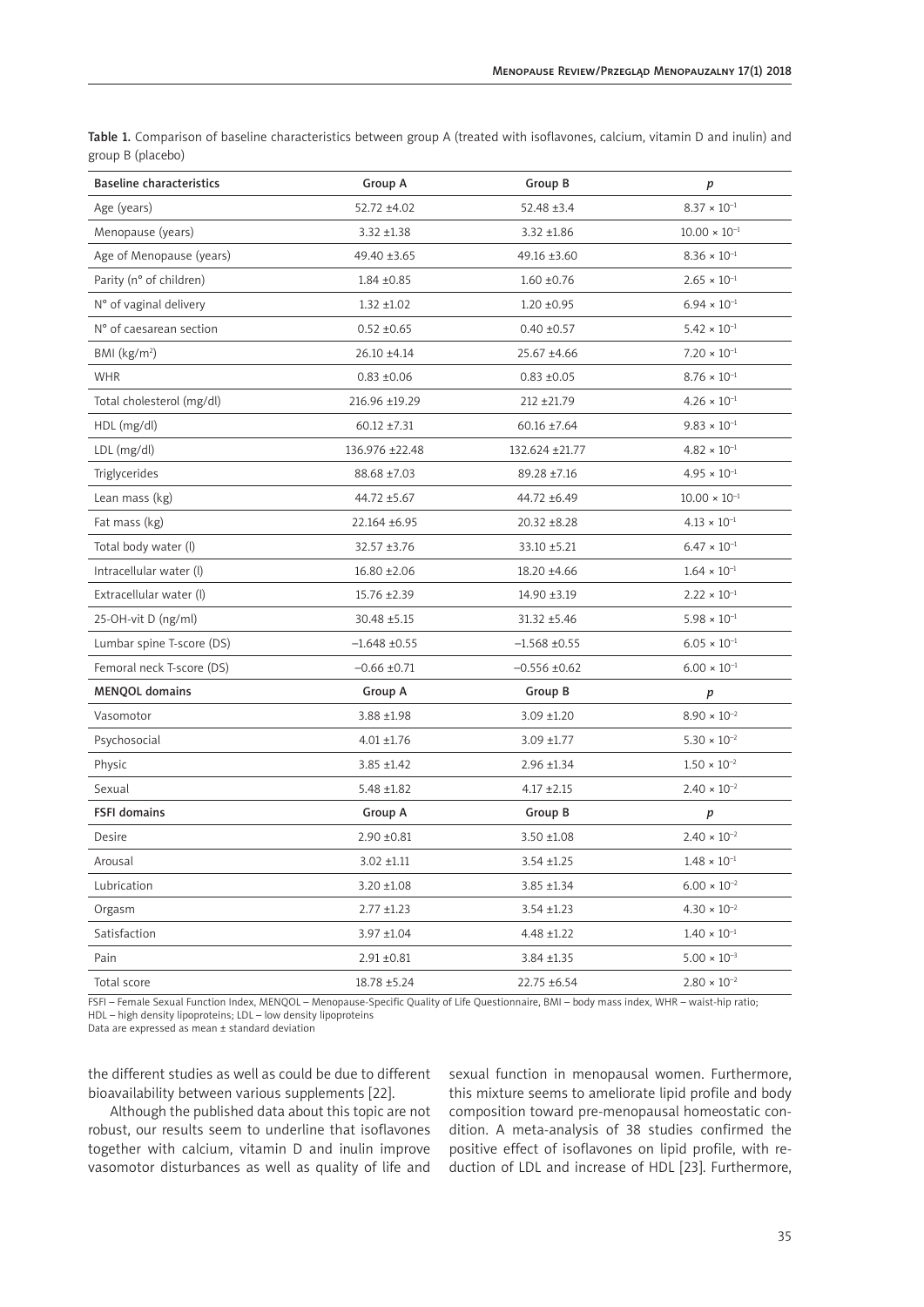

Baseline vs. follow-up 12 months, *p* < 0.05

Fig. 2. Menopause-Specific Quality of Life Questionnaire (MENQOL) scores at baseline and at 12-months follow-up



Baseline vs. follow-up 12 months, *p* < 0.05

Fig. 3. Female Sexual Function Index (FSFI) scores at baseline and at 12-months follow-up

several observational studies [24, 25] reported that a diet high in soy is correlated with lower BMI, waist circumference and body fat mass. In partial agreement with these previous data, we observed a positive effect on HDL level, but no significant effects on others laboratory parameters and body composition. Finally, we evidenced a preventive effect on bone tissue depletion: according to our data analysis, after 12 months there was a significant reduction of the T-score values in group B, while no significant change was shown in group A.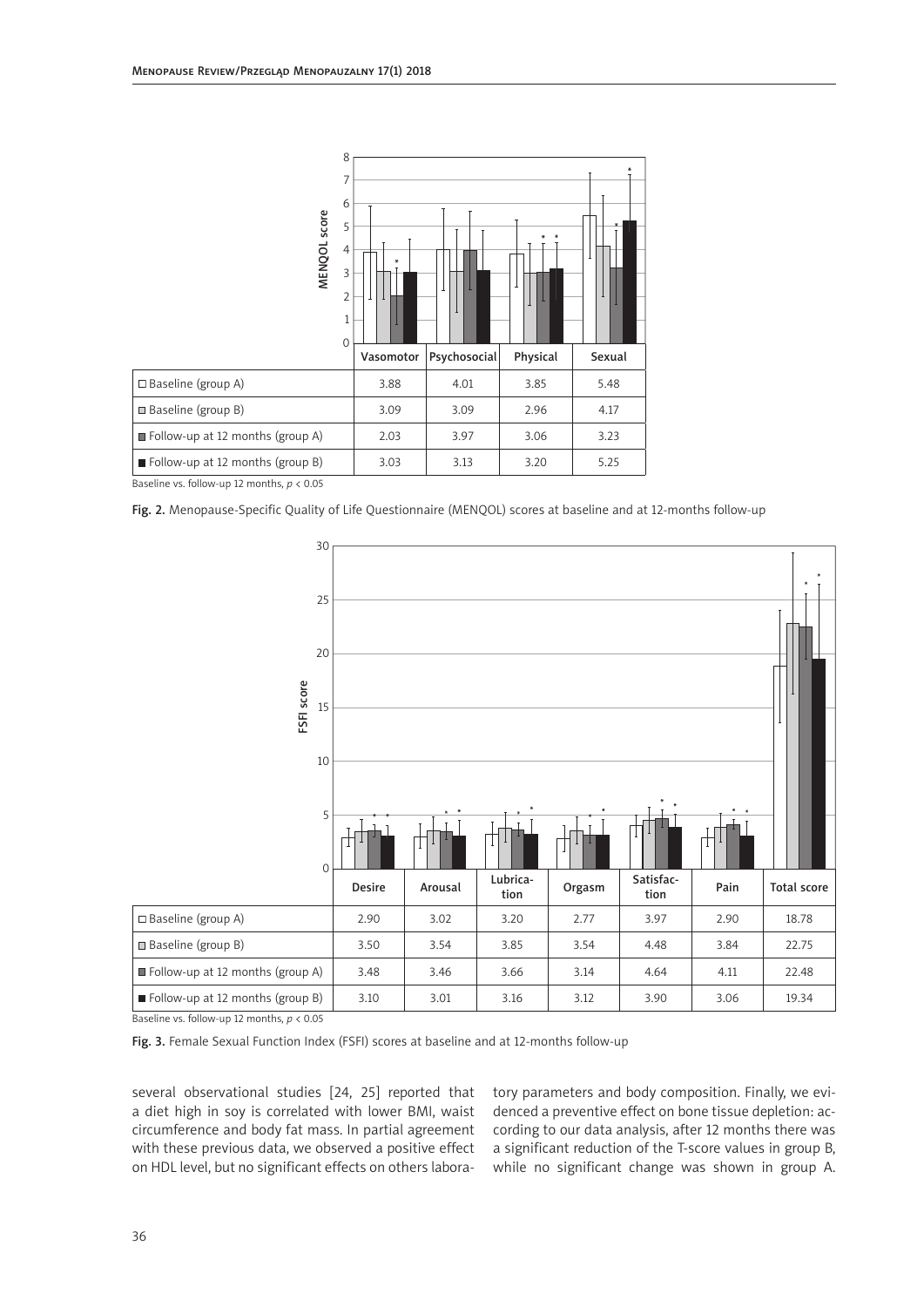|  |  |  | Table 2. Comparison of laboratory tests, femur and lumbar T-scores, anthropometrics and body composition data between       |  |  |
|--|--|--|-----------------------------------------------------------------------------------------------------------------------------|--|--|
|  |  |  | baseline and 12-months follow-up in group A (treated with isoflavones, calcium, vitamin D and inulin) and group B (placebo) |  |  |

| Group A                   |                  |                     |                        |  |  |
|---------------------------|------------------|---------------------|------------------------|--|--|
| Parameters                | <b>Baseline</b>  | 12-months follow-up | p                      |  |  |
| BMI $(kg/m2)$             | $26.10 \pm 4.14$ | 26.13 ±4.14         | $6.56 \times 10^{-1}$  |  |  |
| <b>WHR</b>                | $0.83 + 0.06$    | $0.83 + 0.06$       | $3.82 \times 10^{-1}$  |  |  |
| Lean mass (kg)            | 44.72 ±5.67      | 44.79 ±5.78         | $5.72 \times 10^{-1}$  |  |  |
| Fat mass (kg)             | $22.16 \pm 6.95$ | 22.17 ±6.96         | $9.51 \times 10^{-1}$  |  |  |
| Total body water (I)      | $32.57 + 3.76$   | 32.43 ±3.83         | $3.29 \times 10^{-1}$  |  |  |
| Intracellular water (l)   | $16.80 \pm 2.06$ | $16.77 \pm 2.10$    | $6.49 \times 10^{-1}$  |  |  |
| Extracellular water (l)   | 15.76 ±2.39      | $15.66 \pm 2.42$    | $2.01 \times 10^{-1}$  |  |  |
| Total cholesterol (mg/dl) | 216.96 ±19.29    | 215.88 ±18.95       | $1.74 \times 10^{-1}$  |  |  |
| HDL (mg/dl)               | $60.12 \pm 7.31$ | $60.68 \pm 6.87$    | $7.61 \times 10^{-3}$  |  |  |
| $LDL$ (mg/dl)             | 136.98 ±22.48    | 136.22 ±22.29       | $3.48 \times 10^{-1}$  |  |  |
| 25-OH-vit D (ng/ml)       | 30.48 ±5.15      | 32.76 ±5.32         | $3.25 \times 10^{-12}$ |  |  |
| Triglycerides             | 99.32 ±14.26     | 94.88 ±15.25        | $5.99 \times 10^{-2}$  |  |  |
| Lumbar spine T-score (DS) | $-1.64 \pm 0.55$ | $-1.40 \pm 1.11$    | $2.35 \times 10^{-1}$  |  |  |
| Femoral neck T-score (DS) | $-0.66 \pm 0.71$ | $-0.62 \pm 0.69$    | $5.35 \times 10^{-2}$  |  |  |
| Group B                   |                  |                     |                        |  |  |
| <b>Parameters</b>         | <b>Baseline</b>  | 12-months follow-up | $\boldsymbol{p}$       |  |  |
| BMI (kg/m <sup>2</sup> )  | 25.67 ±4.66      | 25.86 ±4.73         | $3.63 \times 10^{-3}$  |  |  |
| <b>WHR</b>                | $0.83 + 0.05$    | $0.83 + 0.05$       | $5.78 \times 10^{-1}$  |  |  |
| Lean mass (kg)            | 44.72 ±6.49      | 44.93 ±6.60         | $9.78\times10^{-2}$    |  |  |
| Fat mass (kg)             | $20.32 \pm 8.28$ | $20.51 \pm 8.33$    | $2.50 \times 10^{-2}$  |  |  |
| Total body water (l)      | 33.10 ±5.21      | 33.27 ±5.29         | $1.49 \times 10^{-1}$  |  |  |
| Intracellular water (l)   | 18.20 ±4.66      | 18.21 ±4.64         | $7.39 \times 10^{-1}$  |  |  |
| Extracellular water (l)   | 14.90 ±3.19      | 15.06 ±3.17         | $9.21 \times 10^{-2}$  |  |  |
| Total cholesterol (mg/dl) | 212.00 ±21.79    | 213.08 ±21.00       | $5.62 \times 10^{-2}$  |  |  |
| HDL (mg/dl)               | $60.16 \pm 7.64$ | $60.40 \pm 7.47$    | $2.82 \times 10^{-1}$  |  |  |
| $LDL$ (mg/dl)             | 132.62 ±21.77    | 133.43 ±22.02       | $1.56 \times 10^{-1}$  |  |  |
| Triglycerides             | 89.28 ±7.16      | 96.24 ±10.42        | $9.31 \times 10^{-1}$  |  |  |
| 25-OH-vit D (ng/ml)       | $31.32 + 5.46$   | $31.36 \pm 6.22$    | $9.40 \times 10^{-1}$  |  |  |
| Lumbar spine T-score (DS) | $-1.57 + 0.55$   | $-1.66 \pm 0.51$    | $7.94\times10^{-5}$    |  |  |
| Femoral neck T-score (DS) | $-0.56 \pm 0.62$ | $-0.63 \pm 0.55$    | $1.29 \times 10^{-2}$  |  |  |

BMI – body mass index, WHR – waist-hip ratio, HDL – high density lipoproteins, LDL – low density lipoproteins

Data are expressed as mean ± standard deviation

The possibility that soy isoflavones and vitamin D may have a synergistic effect on bone metabolism has been already investigated through cell cultures and animal models, although the machinery behind these effect is still unclear [26-31].

## Conclusions

Our data analysis allow us to attest the positive effects of isoflavones together with calcium, vitamin D and inulin on menopausal symptoms, quality of life, sexual function, body composition and metabolic parameters. Nevertheless our results should be considered in the light of several limitations: the described positive effects may depend by just few of the used substances which composed the therapeutic mixture; we are unable to verify whether the positive effects would start from a particular dosage (dose-dependent therapeutic threshold) and/or it is directly related to it (dosage/effects direct proportion); our results are based on a small